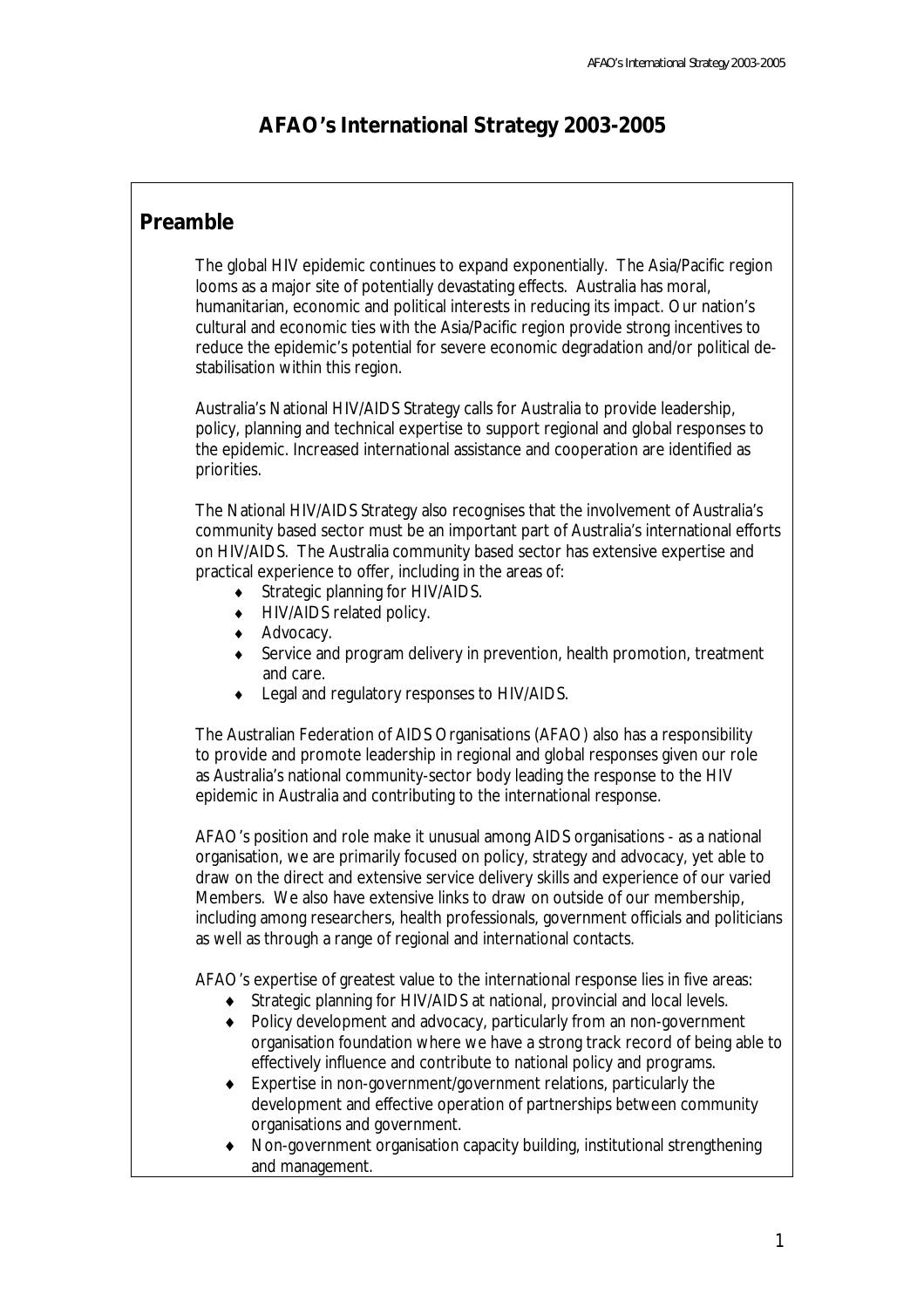♦ Innovative community based prevention, health promotion and care programs and services, especially to marginalised communities.

#### **Goals**

Contribute to the development of effective strategic planning, policy and programmatic responses to HIV/AIDS at regional and global levels, consistent with internationally agreed goals of:

- ♦ Eliminating transmission of HIV/AIDS.
- ♦ Reducing HIV related mortality and morbidity.
- ♦ Minimising the individual and societal impact of HIV/AIDS.

#### **Focus**

AFAO's work will primarily focus on policy development and strategic planning to support effective global and regional responses to HIV/AIDS. In particular we will foster and support advocacy related to this work among people living with HIV/AIDS, populations vulnerable to HIV infection, and other community based organisations.

AFAO's international policy and advocacy work will have a particular focus on emerging challenges where there are gaps in current policy and strategic planning at regional and international levels.

As part of this focus, AFAO will emphasise working in partnership with other communitybased and non-government organisations, health professionals, governments, business, international agencies, and other members of civil society.

# **Guiding Principles**

- 1. To promote and strengthen responses to the HIV/AIDS epidemic which incorporate full involvement of the communities and populations most at risk of HIV infection.
- 2. To promote the participation, visibility and central role of people living with HIV/AIDS in all aspects of the international and regional response to HIV/AIDS.
- 3. To promote an approach based on treatment, care and prevention being inter-linked and indivisible.

### **Objectives**

- 1. To identify key international HIV/AIDS and development issues, develop appropriate policy initiatives and responses, and advocate their adoption and implementation regionally and internationally.
- 2. To reshape and influence the Australian Government's international response to HIV/AIDS towards a more effective strategic contribution to the regional and international response that incorporates community participation as a basic operating principle.
- 3. To advocate to United Nations agencies, donor organisations, and other relevant bodies for an appropriate focus on the Asia/Pacific region, commensurate with the threat of the epidemic to this region.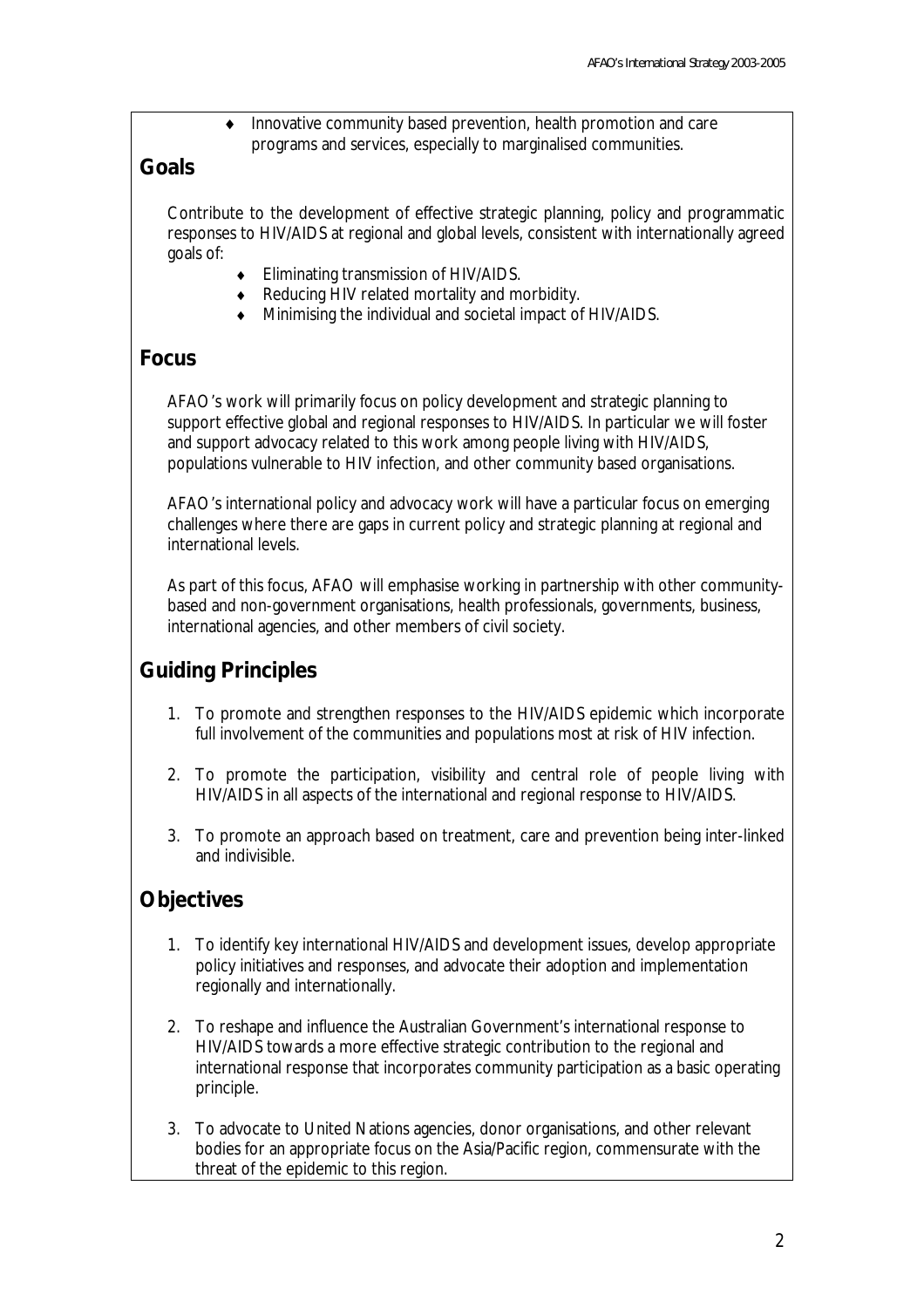- 4. To further strengthen AFAO's partnerships with Asia-Pacific regional HIV/AIDS organisations and networks.
- 5. To identify, develop and maintain liaison with key international HIV/AIDS agencies.
- 6. To work with individuals, networks, community-based organisations and nongovernment organisations in the region to strengthen their policy and advocacy capacity and to assist their sustainability and participation in the response to HIV through partnerships with international agencies and through AFAO's international grants scheme.
- 7. To foster understanding of the international and regional epidemic among AFAO's member organisations and other partnership stakeholders and encourage their involvement.
- 8. To identify and analyse the range of funding sources available for AFAO's international work and negotiate satisfactory contracts to support it.
- 9. To promote AFAO's international program and activities.
- 10. To promote community involvement in HIV research, including clinical, vaccine development, behavioural and epidemiological research, including community preparedness for HIV vaccine trials and the scaling up of the provision of antiretroviral treatment.

### **Outcomes from AFAO's International Program:**

We aim to achieve the following outcomes through our international program:

- ♦ Adoption of effective policy and strategic planning at national, provincial and local levels, particularly those incorporating community participation.
- ♦ Fostering and promotion of the partnership approach to HIV/AIDS as a cornerstone of effective responses.
- ♦ Creation of a strong enabling environment of policies, regulations and laws to maximise effectiveness of prevention, health promotion, treatment and care programs and services.
- ♦ Creation of tolerant and supportive attitudes towards people living with HIV/AIDS and those particularly vulnerable to HIV infection.

### **Major Challenges**

- 1. Achieving an adequate, on-going revenue stream to support AFAO's regional and international contributions.
- 2. Maintaining balance between AFAO's core role in the Australian epidemic and growing regional and international calls for involvement by AFAO and our membership.

#### **Action Plans**

 Action Plans will be developed for each objective and implemented where our revenue streams permit.